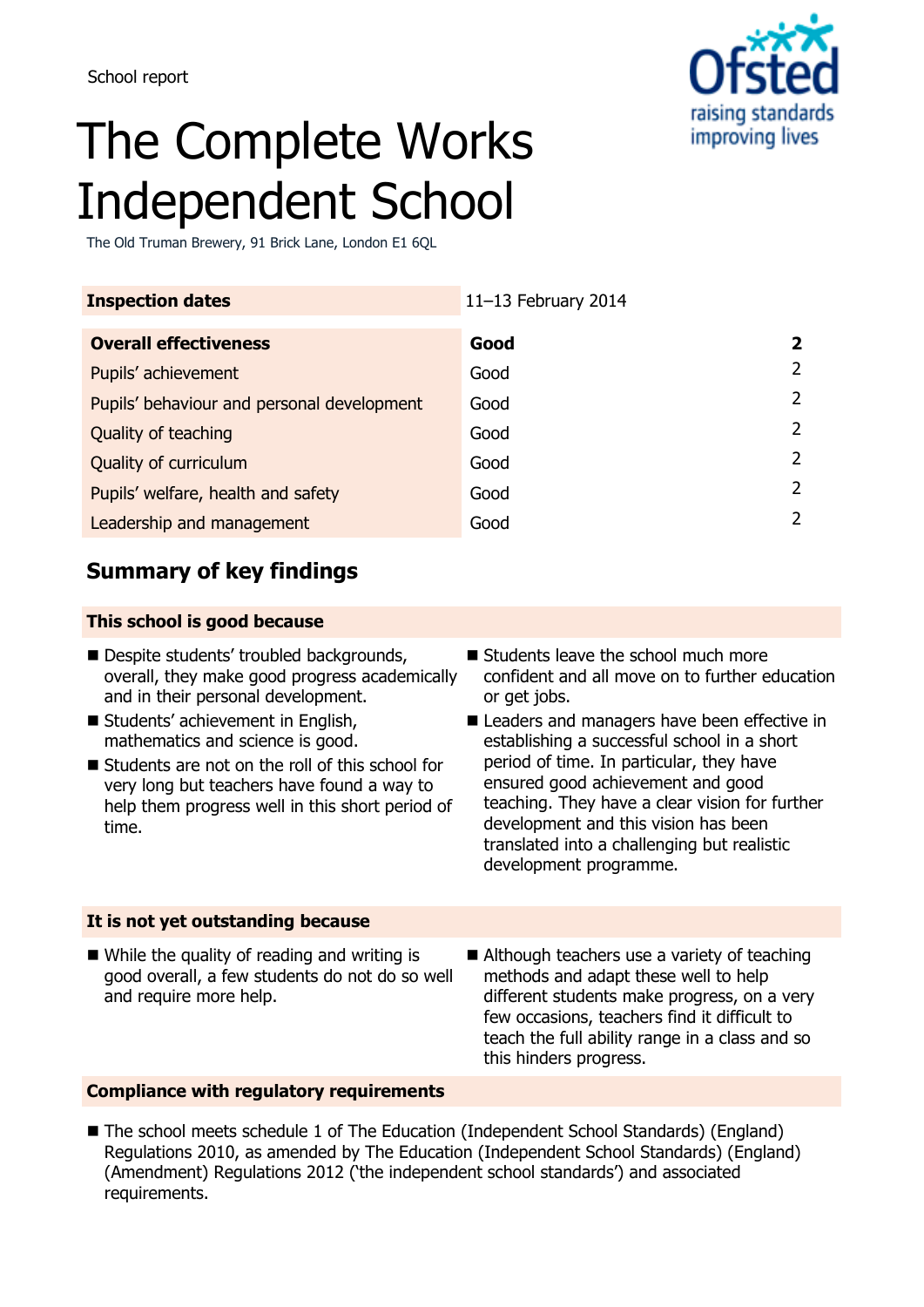## **Information about this inspection**

- The school was given one day's notice of this inspection.
- The inspector attended 13 lessons on the two campuses and spoke with staff and students. School documents, including the single central register and the child protection policy, were checked. The inspector also saw many examples of students' written and other work.
- The views expressed in 15 staff questionnaires were taken into account. There were too few responses from parents and carers on Ofsted's 'Parent View' website to take them into account.

## **Inspection team**

Paul Armitage, Lead inspector **Additional Inspector**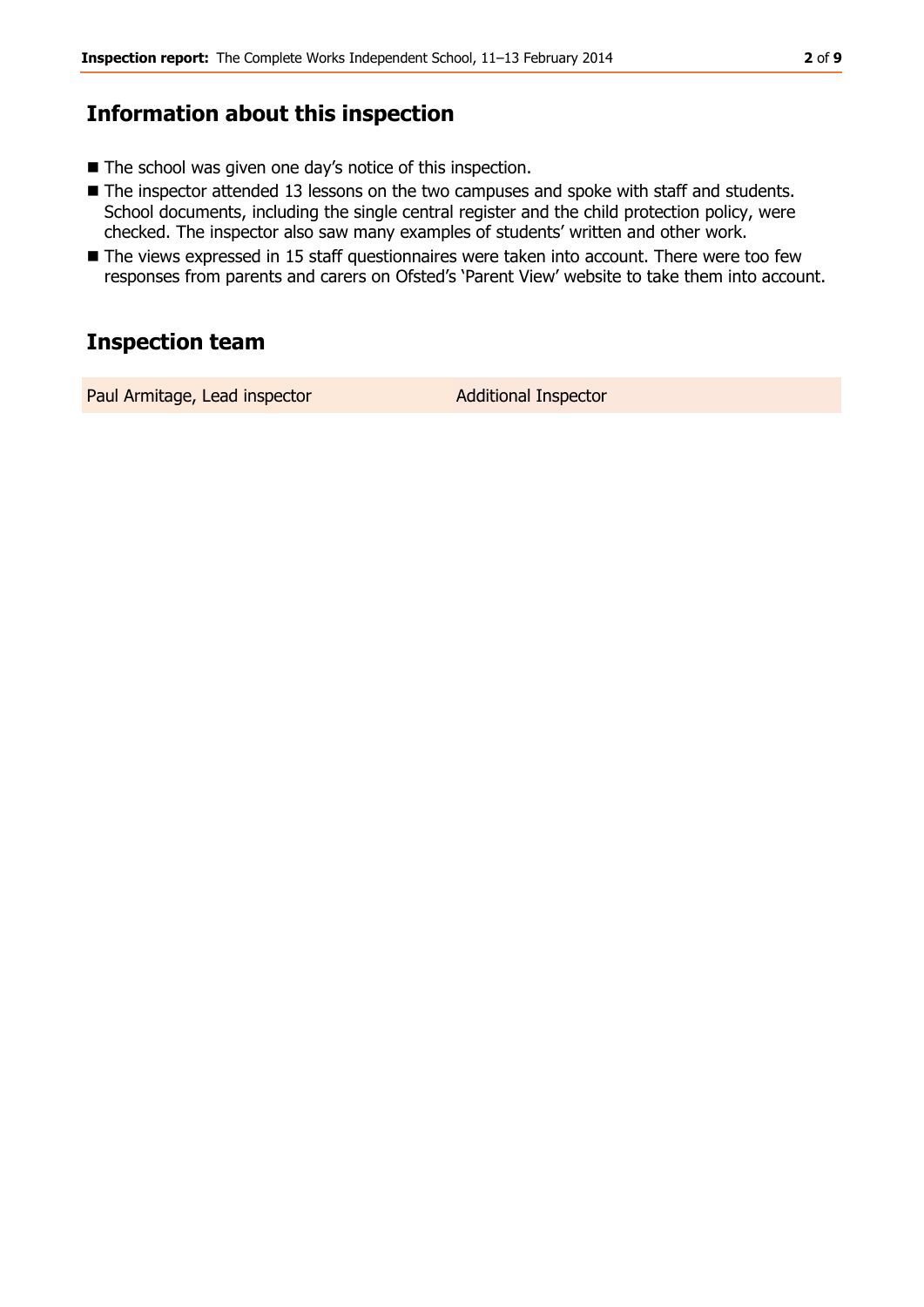# **Full report**

## **Information about this school**

- The Complete Works Independent School was registered in April 2013 as a day school for up to 20 students aged from 14 to 16 years. It is located on three sites in east and south London. Its administrative offices are in Brick Lane. A second site (called by the school a 'campus') provides education for 17 students in Whitechapel and a third campus, which educates eight students, is in Bermondsey. Both campuses are housed in community centres. The school also makes use of a local gymnasium and swimming pool. There are currently 25 students on roll. Two of these are part-time.
- **From 1999 to early 2013, the proprietor operated a tuition centre offering one-to-one teaching in** homes, libraries and schools in the Whitechapel area. Over time, the increasing number of students using the tuition service led the proprietor to decide to register as a school.
- The large majority of students are referred to the school by two local authorities although a few are referred from other sources such as schools. All the students demonstrate extremely challenging behaviour resulting from a substantial variety of educational, psychological, physical and social needs. All have had difficulty settling into mainstream schools and the majority have a statement of special educational needs.
- A small minority of students are also on the roll of the local pupil referral unit and others also are on the rolls of local academies.
- **Following a pattern established with the local authorities when the school was a tuition service,** older students generally begin their education in November and then, depending on their age, leave the following July. Younger students stay an additional year. Some students stay for shorter periods.
- The school's aim is 'to educate young people creatively so as to improve their behaviour and attitudes to learning and so improve their achievement and access to further education, employment or training'.
- This is the school's first inspection.
- The school has requested a material change to increase the number on roll to 40 students.

## **What does the school need to do to improve further?**

- Find ways to address the weaker skills in reading and writing demonstrated by a few students.
- Find ways to address the very few occasions when teachers find it difficult to teach effectively the full range of abilities in the class.
- In collaboration with relevant authorities, seek to ensure that students arrive at the school earlier in the school year to enable them to obtain a greater benefit from the education provided.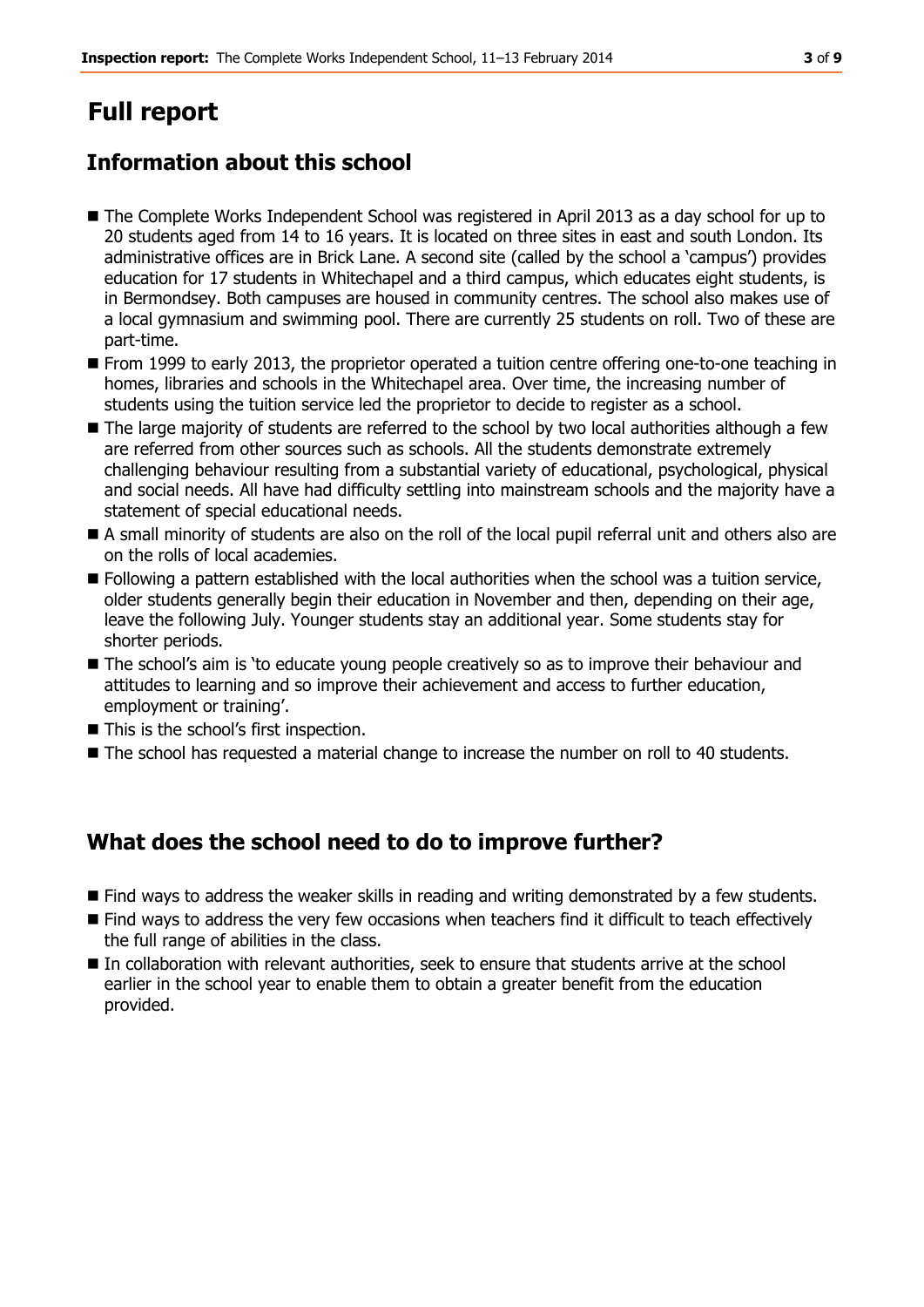## **Inspection judgements**

#### **Pupils' achievement Good**

Students' achievement is good due to good teaching and a good curriculum. Taking into account their academic achievement as well as the wide-ranging personal challenges facing them when they start at the school, their progress overall is good. This judgement applies to the achievement of students taking GCSE courses and those taking functional skills courses. For a small minority of students, their achievement is outstanding. Of the eight students taking GCSEs in English, mathematics and science in 2013, all but one achieved passes, reflecting at least good progress. In English, students are best at speaking and listening. A few students are weaker at reading and writing.

This good progress in last year's examinations was due to good teaching and a range of other good support that helped students to develop a vastly improved attitude to learning. The good pass rate in functional skills courses is partly due to the careful way the courses are selected to suit the careers and other interests of the students. In consequence, students understand the reasons for studying and are keen to get good results. It is impressive that students achieve well given the nature of the issues they face but also the relatively short time they are on the school's roll. Arriving in November in their examination year, and at other times, limits the available teaching time.

The school has very good aspirations for its students. However, until now, students have been limited to taking four GCSEs in English language and literature, mathematics and science. This academic year, the school's managers have raised aspirations further by offering five GCSEs. The school now has the task of ensuring that its most able students, despite their difficulties, have the knowledge and confidence to attempt to reach the highest grades in these subjects. The school is successful in obtaining college and other places for all its leavers including, last year, a place in one of the country's most distinguished drama schools.

#### **Pupils' behaviour and personal development Good**

Students' behaviour and personal development are good overall. For a minority of students, the improvement in behaviour has been outstanding. The typical pattern is that students arrive in the school exhibiting poor behaviour. Through careful understanding of the differing social and educational needs of new arrivals, behaviour and attitudes improve rapidly. This improvement is closely monitored by staff and by the students themselves, who write their own self-assessments and set out, in writing, their aspirations. As a result of both the school's and the students' efforts, there is no disruption in class. In consequence, students' learning proceeds without interruption. There is a similar pattern of improvement in attendance which, taking into account students' circumstances, is also good. The school works very hard with local agencies to follow up every unauthorised absence and this is having a positive impact.

Students' spiritual, moral, social and cultural development is good. When students start at the school, their thinking about themselves, others and about many aspects of life is generally negative. Through the many opportunities to explore relationships, aspirations, issues such as anger and events in the wider world, students successfully begin to understand that they have a future different from their previous experience. One example of the way in which the school challenged them during the inspection was to discuss the claim that 'once a bully always a bully' and they were also asked if it is right to 'grass' on others. Social development is good. A strong feature is the developing understanding and mutual respect that students have for each other. This is of considerable importance given the situations students may face outside school. As a result of the school's efforts and the students' positive response, there is little bullying. Overall, students clearly grow in self-confidence. One significant example is the way that students become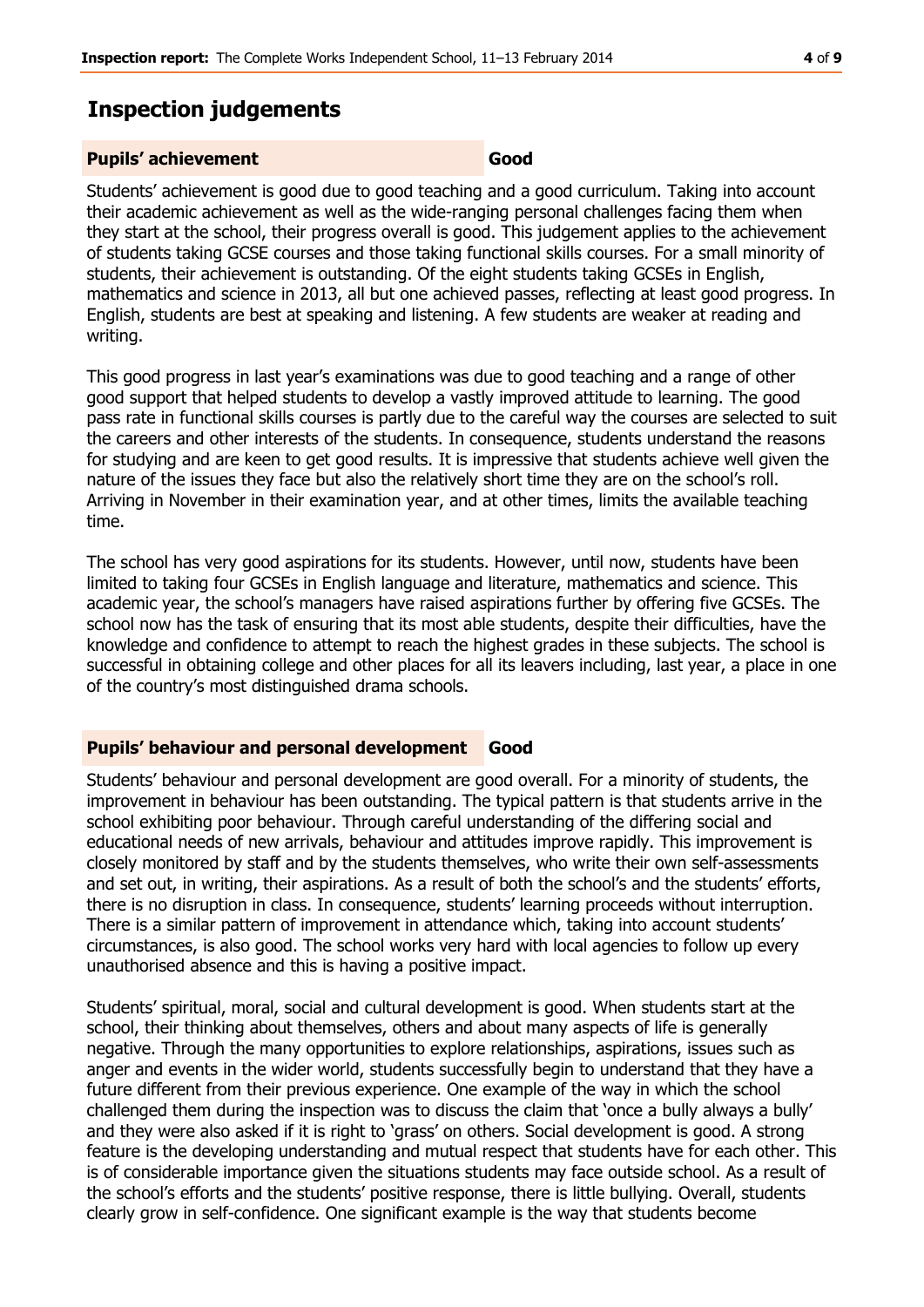increasingly willing to read out loud and express opinions to fellow students.

Cultural development is good. The multicultural nature of the school means that students in their everyday interaction develop an understanding of different ways of life. This is supported by the school organising such activities as 'country days' which are workshops focusing on people's lives in different places. Staff organise trips to theatres, museums and other places of interest. In history, students study black history and in religious education, students develop their understanding of all the major faiths. Leaders ensure that when controversial and political issues are considered, that steps have been taken to offer a balanced presentation of opposing views.

### **Quality of teaching Good**

The quality of teaching is good and enables students to achieve well. It is a strength of the school that staff generally adjust their teaching methods to address students' strengths and weaknesses. Many of these strengths and weaknesses are identified in students' statements of special educational needs and in the individual education plans drawn up by the school. These usefully provide more detail than the statements and are an excellent assessment tool to help guide what teachers should do next and how they should do it. Teachers also mark work very thoroughly and this contributes to the careful recording of students' progress. Students understand and are very frank about what they need to do to improve.

One-to-one lessons are very successful, sometimes resulting in outstanding progress, but in a very few lessons which are given to larger groups of students, teachers are not quite so successful in finding the best way to help all the students given the wide range of abilities in the class, thus limiting progress. Senior staff are aware of this issue and staff have been considering how to address it, particularly in the context of the new target set by the school for students to achieve five GCSEs at the highest grades. Teaching assistants are well deployed in supporting students.

Staff are well qualified. Many started their professional careers in the theatre and have used their professional skills as a basis for helping young people explore and understand the human condition. The school has helped them improve their knowledge and understanding by providing good quality in-service training delivered by a local university and other providers.

## **Quality of curriculum Good**

The quality of the curriculum is good and enables students to learn and achieve well. It is well planned, reflecting, in particular, the requirements stipulated in the statements of special educational needs. While staff stick firmly to the requirements of the examination boards, they also take the opportunity of being flexible with the broader curriculum so as to best help students' progress. This is particularly the case in the successful one-to-one teaching that is the norm for many of the students.

The required areas of learning are provided by the school either through the GCSEs and functional skills courses selected by the students or through the additional curriculum opportunities that all students follow. Examples of these additional opportunities include 'cooking, language and culture' and 'practical ICT'. Personal and social education are given high importance because of students' backgrounds and the school also has good links with Connexions and local further education colleges. The curriculum is enriched with visitors to the school and by extra-curricular activities. A good example of this enrichment is a recent visit to a narrowboat where students have time together in a different environment.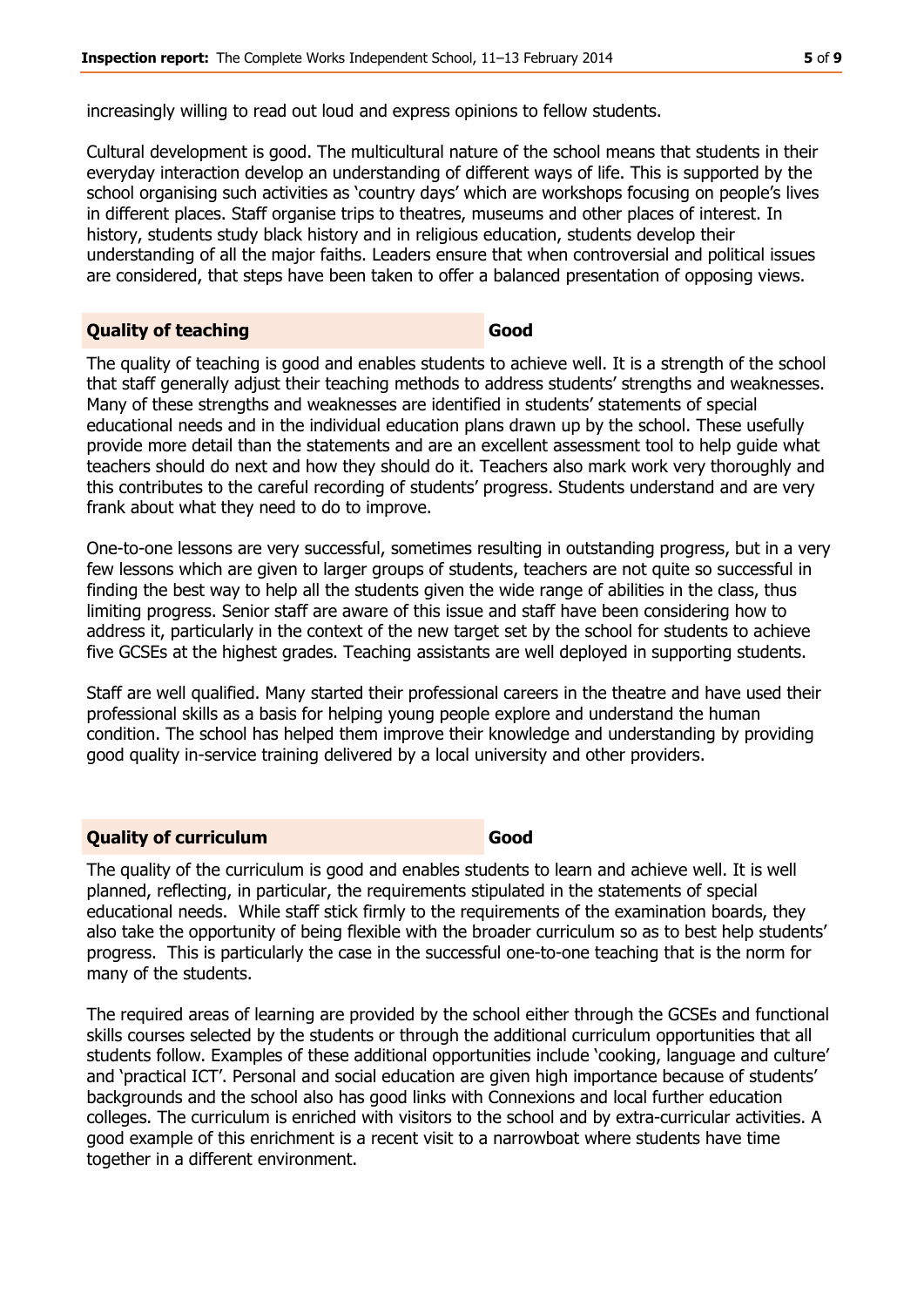#### **Pupils' welfare, health and safety Good**

The quality of students' welfare, health and safety is good. All the requirements for independent schools are met. All the required policies are in place and staff have a good understanding of these. This includes policies on health and safety, first aid, anti-bullying, behaviour and child protection. Staff are suitably trained in safeguarding and there is an appropriate number of first aiders. There is a properly completed single central register which includes the details of all persons having frequent links with the school. The school applies the correct procedures for checking the suitability of staff. Risk assessments are conducted regularly with the results properly recorded. This includes the assessments for school visits. The necessary fire checks have been carried out by a qualified outside contractor. Students are effectively supervised; admissions and attendance registers are in good order.

The school helps students understand how to be healthy, notably in personal and social education and in the cookery course which the school introduced because it was clear that its students did not know how to cook a simple meal and so look after themselves.

#### **Leadership and management Good**

The quality of leadership and management is good and enables students to learn and achieve well. The school's leaders and managers have worked hard to establish a successful school. When establishing the school, the proprietor had a clear vision and a pragmatic strategy based on a desire to help young people in difficulty. This has been turned into a reality. Senior managers work well together. They have a good understanding of the school through effective self-evaluation, the good tracking of students' personal and academic progress and through teacher appraisal. The trustees keep a watchful eye on all aspects of the school, including students' welfare. Liaison with local agencies, including the local authorities, is frequent and useful, not least in matters of academic achievement and safeguarding.

The accommodation is spacious and attractive with plenty of light; the complaints procedure meets requirements, and parents, carers and others are supplied with, or else are made aware of, all the required information. The proprietor has ensured that all the regulations have been met.

With reference to the request to increase the number of students to 40, the material change is recommended to the Department for Education. The accommodation, number of teachers and resources will support effectively the number of students requested.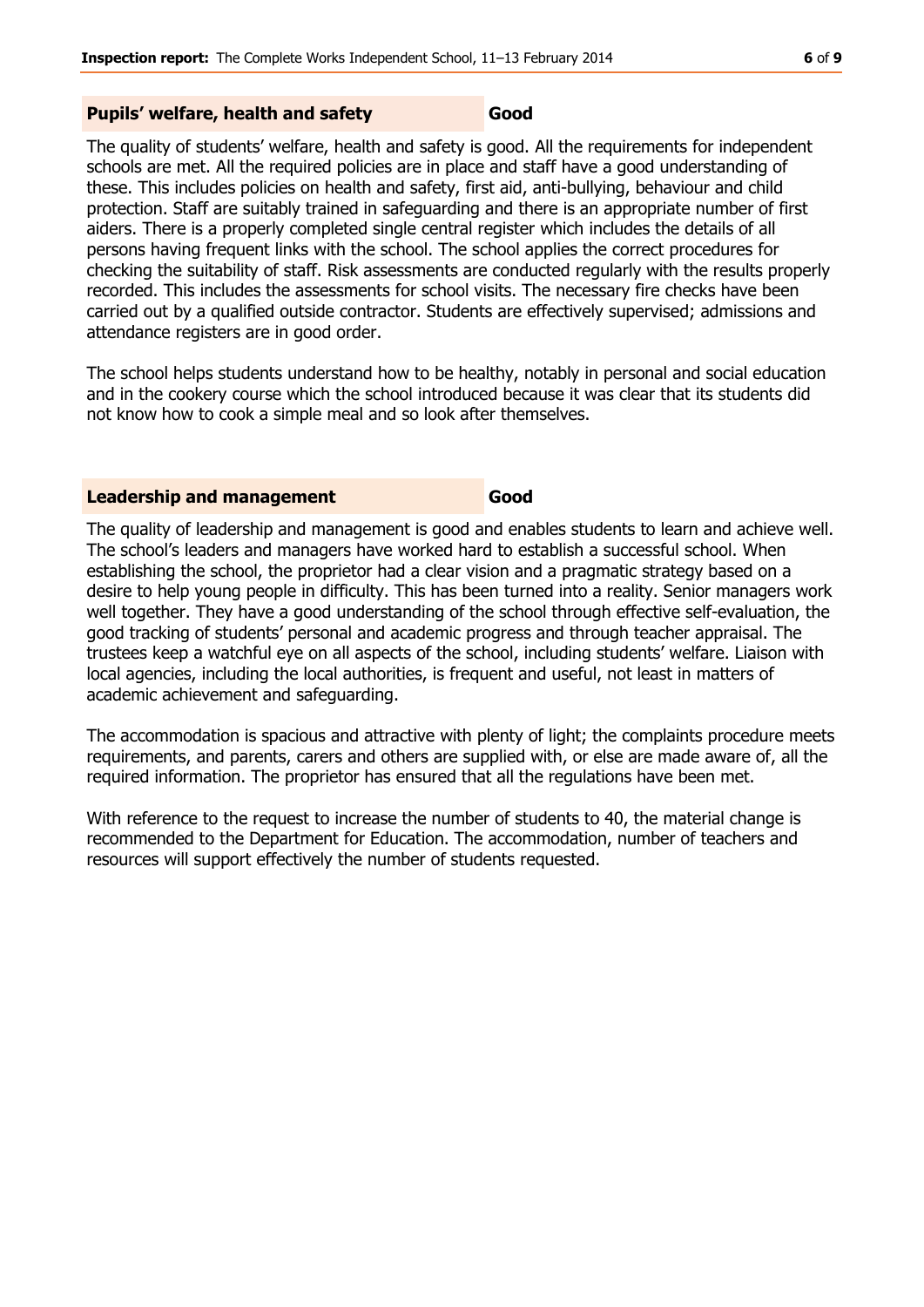## **What inspection judgements mean**

| <b>School</b> |                  |                                                                                                                |
|---------------|------------------|----------------------------------------------------------------------------------------------------------------|
| Grade         | <b>Judgement</b> | <b>Description</b>                                                                                             |
| Grade 1       | Outstanding      | A school which provides an exceptional quality of education and<br>significantly exceeds minimum requirements. |
| Grade 2       | Good             | A school which provides a high quality of education that exceeds<br>minimum requirements.                      |
| Grade 3       | Adequate         | A school which meets minimum requirements but needs to<br>improve the quality of education it provides.        |
| Grade 4       | Inadequate       | A school where minimum requirements are not met and the<br>quality of education has serious weaknesses.        |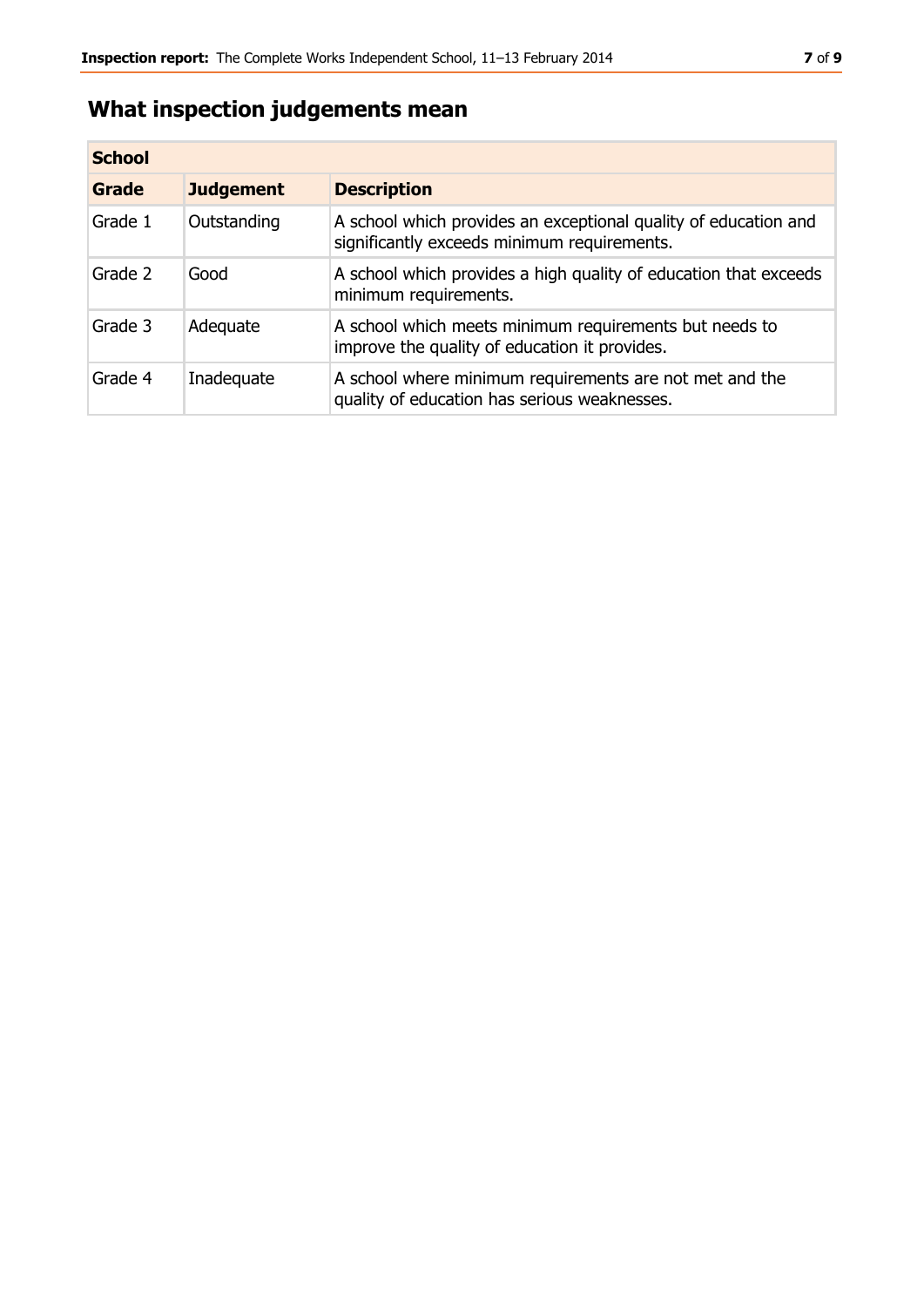| <b>School details</b>                 |        |  |
|---------------------------------------|--------|--|
| Unique reference number               | 139601 |  |
| . The was a while to be concerted and | 12010  |  |

| <b>Inspection number</b>       | 429469   |
|--------------------------------|----------|
| <b>DfE</b> registration number | 211/6006 |

This inspection was carried out under section 162A of the Education Act 2002, as amended by schedule 8 of the Education Act 2005, the purpose of which is to advise the Secretary of State for Education about the school's suitability for continued registration as an independent school.

| <b>Type of school</b>               | School for students with behavioural and other<br>challenges |
|-------------------------------------|--------------------------------------------------------------|
| <b>School status</b>                | Independent school                                           |
| <b>Age range of pupils</b>          | $14-16$ years                                                |
| <b>Gender of pupils</b>             | Mixed                                                        |
| Number of pupils on the school roll | 25                                                           |
| <b>Number of part time pupils</b>   | 2                                                            |
| <b>Proprietor</b>                   | The Complete Works Ltd                                       |
| <b>Chair</b>                        | Christian Steenberg                                          |
| <b>Headteacher</b>                  | <b>Phil Evans</b>                                            |
| Date of previous school inspection  | First inspection                                             |
| <b>Annual fees (day pupils)</b>     | £13,350 - £36,075                                            |
| <b>Telephone number</b>             | 0207 377 0280                                                |
| <b>Fax number</b>                   | 0207 247 7405                                                |
| <b>Email address</b>                | info@tcw.org.uk                                              |